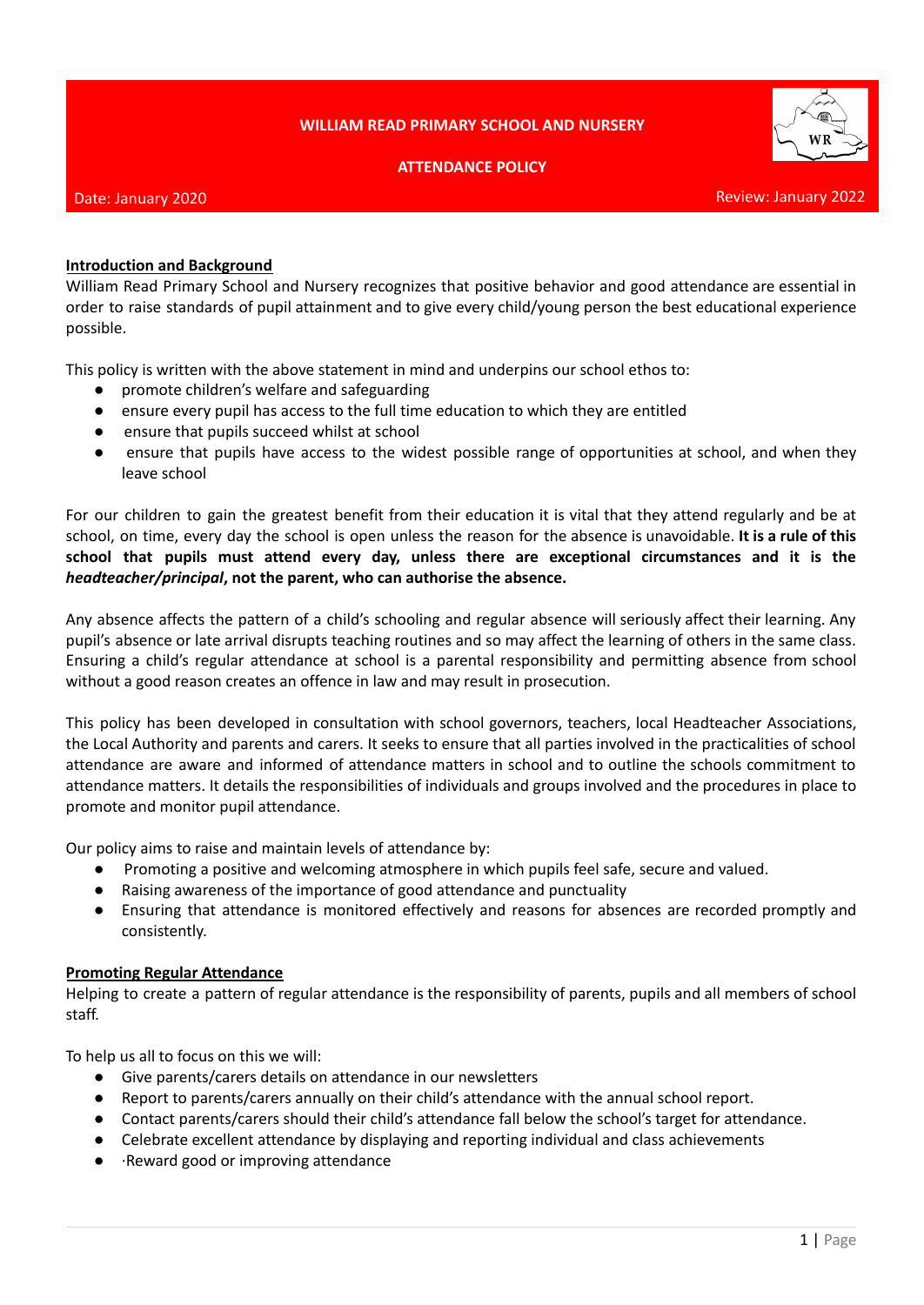## **Understanding Types of Absence**

Every half-day absence from school has to be classified by the school (not by the parent/carer), as either AUTHORISED or UNAUTHORISED. This is why information about the cause of any absence is always required. Each half-day is known as a 'session'

**Authorised absences** are morning or afternoon sessions away from school for a genuine reason such as illness ( You will be asked to provide medical evidence for your child before this can be authorised), medical or dental appointments which unavoidably fall in school time, emergencies or other unavoidable cause for which you are able to provide evidence.

**Unauthorised absences** are those which the school does not consider reasonable and for which no 'leave' has been given. This type of absence can lead to the Local Authority using sanctions and/or legal proceedings which may include issuing each parent with a Penalty Notice for £120, reduced to £60 if paid within 21 days or referring the matter to the Magistrates Court whereby each parent may receive a fine up to £2500 and/or up to 3 months in prison. If you are found guilty in court you will receive a criminal conviction .

Unauthorised absence includes, however is not exhaustive:

- parents/carers keeping children off school unnecessarily e.g. because they had a late night or for non-infectious illness or injury that would not affect their ability to learn.
- absences which have never been properly explained
- shopping trips
- looking after other children or children accompanying siblings or parents to medical appointments
- their own or family birthdays
- holidays taken during term time without leave, not deemed 'for exceptional purposes' by the headteacher- may result in school applying to the local authority to issue a penalty notice or if you have previously been issued a Penalty Notice, the school may request a direct prosecution by the local authority.
- day trips
- other leave of absence in term time which has not been agreed

### **School Attendance and the Law**

There is no longer any entitlement in law for pupils to take time off during the term to go on holiday. In addition, the Supreme Court has ruled that the definition of regular school attendance is "in accordance with the rules prescribed by the school".

The Education (Pupil Registration) (England) Regulations 2006 were amended in September 2013. All references to family holidays and extended leave have been removed. The amendments specify that headteachers may not grant any leave of absence during term time unless there are "exceptional circumstances" and they no longer have the discretion to authorise up to ten days of absence each academic year.

It is a rule of this school that a leave of absence shall not be granted in term time unless there are reasons considered to be exceptional by the headteacher, irrespective of the child's overall attendance. Only the headteacher or Deputy Headteacher may authorise such a request and all applications for a leave of absence must be made in writing on the prescribed form provided by the school. Where a parent removes a child when the application for leave was refused or where no application was made to the school, the issue of a penalty notice may be requested by this school.

### **At** *William Read Primary School and Nursery* **'exceptional circumstances' will be interpreted as:**

... being of unique and significant emotional, educational or spiritual value to the child which outweighs the loss of teaching time (as determined by the headteacher). The fundamental principles for defining 'exceptional' are events that are "rare, significant, unavoidable and short". By 'unavoidable' we mean an event that could not reasonably be scheduled at another time.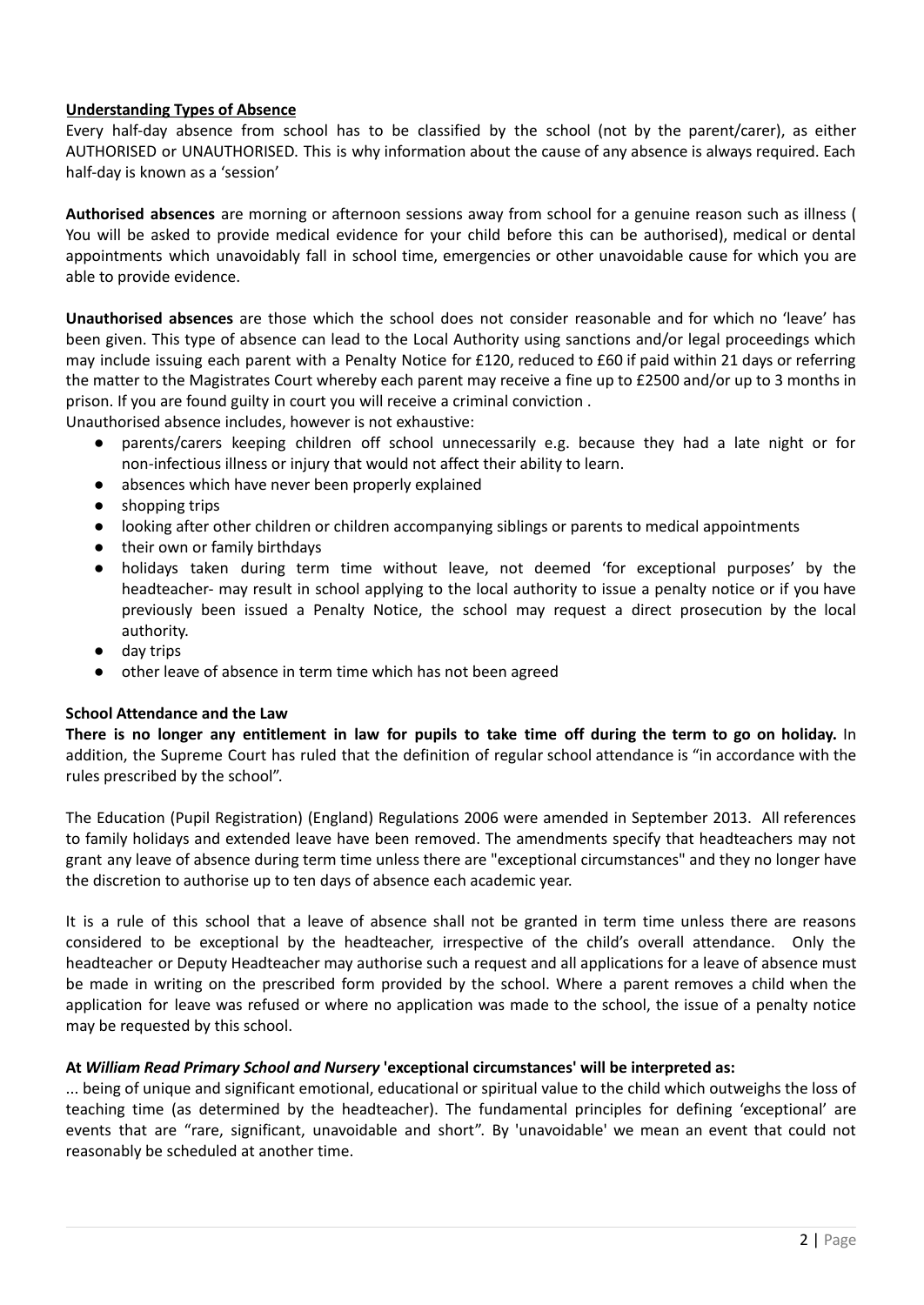## **We will not consider applications for leave during term time:**

- at any time in September. This is very important as your child needs to settle into their new class as quickly as possible.
- during assessment and test periods in the school's calendar affecting your child.
- when a pupil's attendance record already includes any level of unauthorised absence or they have already been granted authorised leave within that academic year.

Whilst any child may occasionally have time off school because they are ill, sometimes they can be reluctant to attend school. Any problems with regular attendance are best sorted out between the school, the parents and the child. If a parent thinks their child is reluctant to attend school then we will work with that family to understand the root problem and provide any necessary support. We can use outside agencies to help with this such as the School Nurse, Local Authority Attendance Compliance Team or a Child and Family Support Worker.

## **Persistent Absenteeism (PA)**

A pupil is defined by the Government as a **'persistent absentee'** when they miss 10% or more schooling across the school year for whatever reason. Absence at this level will cause considerable damage to any child's education and we need a parent/carer's fullest support and co-operation to tackle this.

We monitor all absence, and the reasons that are given, thoroughly. If a child is seen to have reached the PA mark or is at risk of moving towards that mark we will inform the parent/carer. PA pupils are tracked and monitored carefully. We also combine this with academic tracking where absence affects attainment. All our PA pupils and their parents are subject to a school based meeting and the plan may include: allocation of additional support through the School Nurse, Local Attendance Adviser, Home School Liaison Worker, Local Authority, Family Solutions or Social Care. We may also use Pastoral support,Breakfast Club , individual incentive programmes, individual targets and participation in group activities to support us in raising attendance.

### **Absence Procedures**

### **If a child is absent from school the parent/carer must follow the following procedures:**

- Contact the school on the first day of absence before *8.55am* using the Studybugs APP or by text or telephone.
- Contact the school on every further day of absence, again before *8.55am*
- Ensure that your child returns to school as soon as possible and you provide any medical evidence if requested to support the absence.

### **If your child is absent we will:**

- Telephone or text you on the first day of absence if we have not heard from you however it is your responsibility to contact us
- Send the Attendance Ambassadors to your home if we do not receive reasons for absence, or if we are concerned by the frequency of absences.
- Write to you if your child's attendance is below 96% following our school based system(see Appendix)
- Invite you in to school to for a School-based Attendance Meeting with the Deputy headteacher and produce an action plan to improve attendance
- Refer the matter to the Local Authority for relevant sanctions if attendance deteriorates following the above actions·

### **Attendance Compliance Team**

Parents are expected to contact school at an early stage and to work with the staff in resolving any problems together. This is nearly always successful. If difficulties cannot be sorted out in this way, the school may refer the child to the Local Authority. Local Authority Attendance Specialists work with schools, families and other professionals to reduce persistent absence and improve overall attendance. If attendance does not improve, legal action may be taken in the form of a Penalty Notice (see Annex A for the Essex Code of Conduct), prosecution in the Magistrates Court or the application of an Education Supervision Order, designed to strengthen parental responsibilities and ensure improved attendance.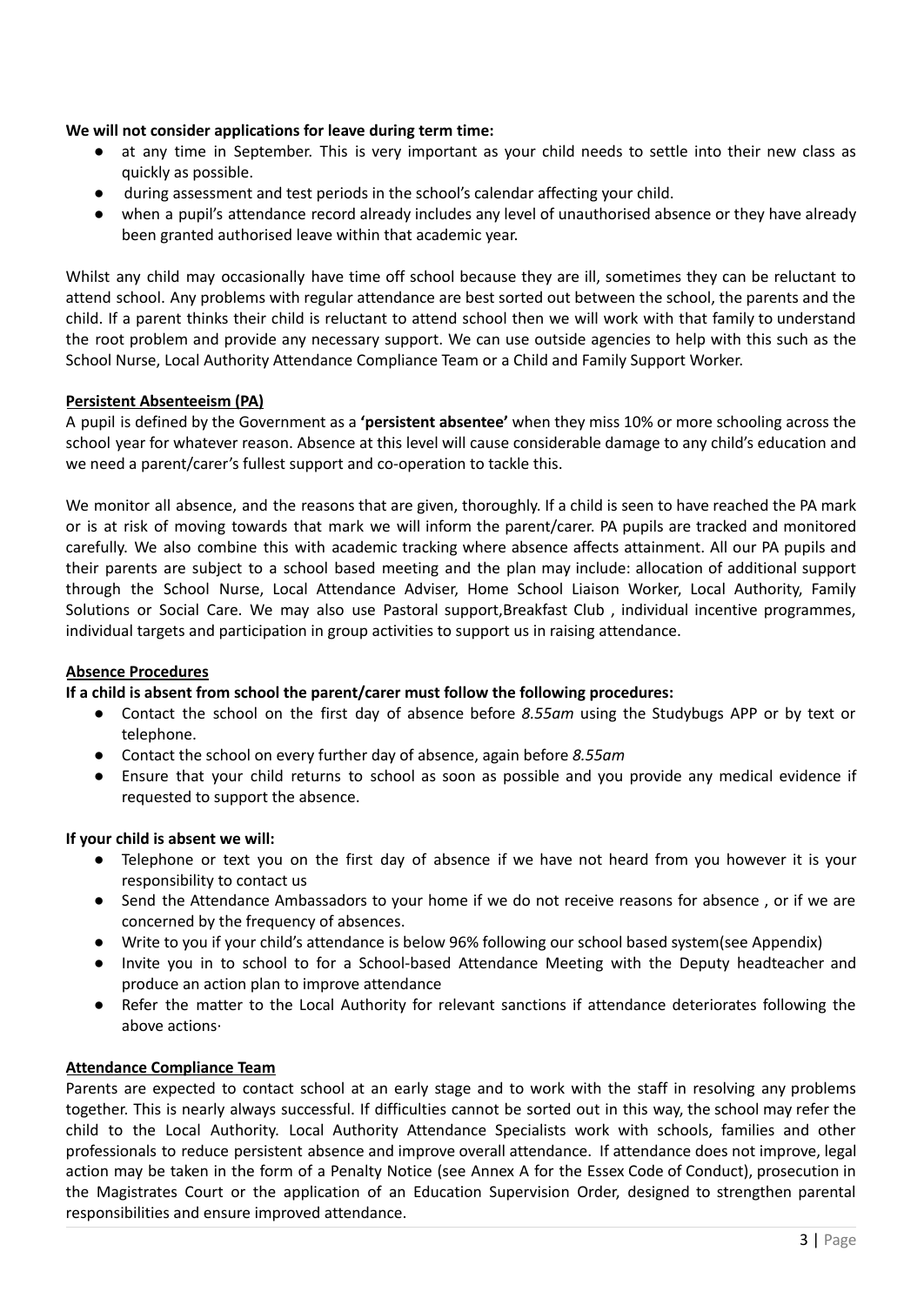## **Lateness**

Poor punctuality is not acceptable. If a child misses the start of the day they can miss work and do not spend time with their class teacher getting vital information and news for the day. Late arriving pupils also disrupt lessons, can be embarrassing for the child and can also encourage absence. Good time-keeping is a vital life skill which will help our children as they progress through their school life and out into the wider world.

#### **How we manage lateness:**

The school day starts at *8.40am* when children can begin to come into school. Registers are taken by 8.50am and your child will receive a late mark 'L' if they are not in by that time. Children arriving after *8.50am* are required to come in to school via the school office if accompanied by a parent or carer, the parent/carer will sign them into our 'Late Book' and provide a reason for their lateness which is recorded. The school may send home 'late notes' in order to keep parents and carers informed. From time to time the Child and Family Support Worker, Headteacher or Deputy Headteacher will undertake a 'Late Gate' check, greeting late arrivals at the main entrance to the school.

At *9.20am* the registers will be closed. If your child has a persistent late record you will be asked to meet with the School Welfare Officer and/or Child and Family Support Worker, but you can approach us at any time if you are having problems getting your child to school on time. We expect parents and staff to encourage good punctuality by being good role models to our children and celebrate good class and individual punctuality.

If leave of absence is authorised, the school will not provide work for children to do during their absence. Parents are however advised to read with their children and encourage them to write a diary while they are away.

#### **Deletion from Roll**

For any pupil leaving William Read Primary School and Nursery, other than at the end of year 6 parents/carers are required to complete a 'Pupils moving from *school*' form which can be obtained from the school office. This provides the school with the following information: Child's name, class, current address, date of leaving, new home address, name of new school, address of new school. This information is essential to ensure that we know and safeguard the whereabouts of all of our pupils.

It is crucial that parents keep school updated with current addresses and contact details for key family members in case of emergency.

### **Summary**

The school has a legal duty to publish its absence figures to parents and to promote attendance.

Equally, parents have a duty to make sure that their children attend school, on time, every day.

All school staff and the Governing Body are committed to working with parents and pupils as the best way to ensure as high a level of attendance as possible.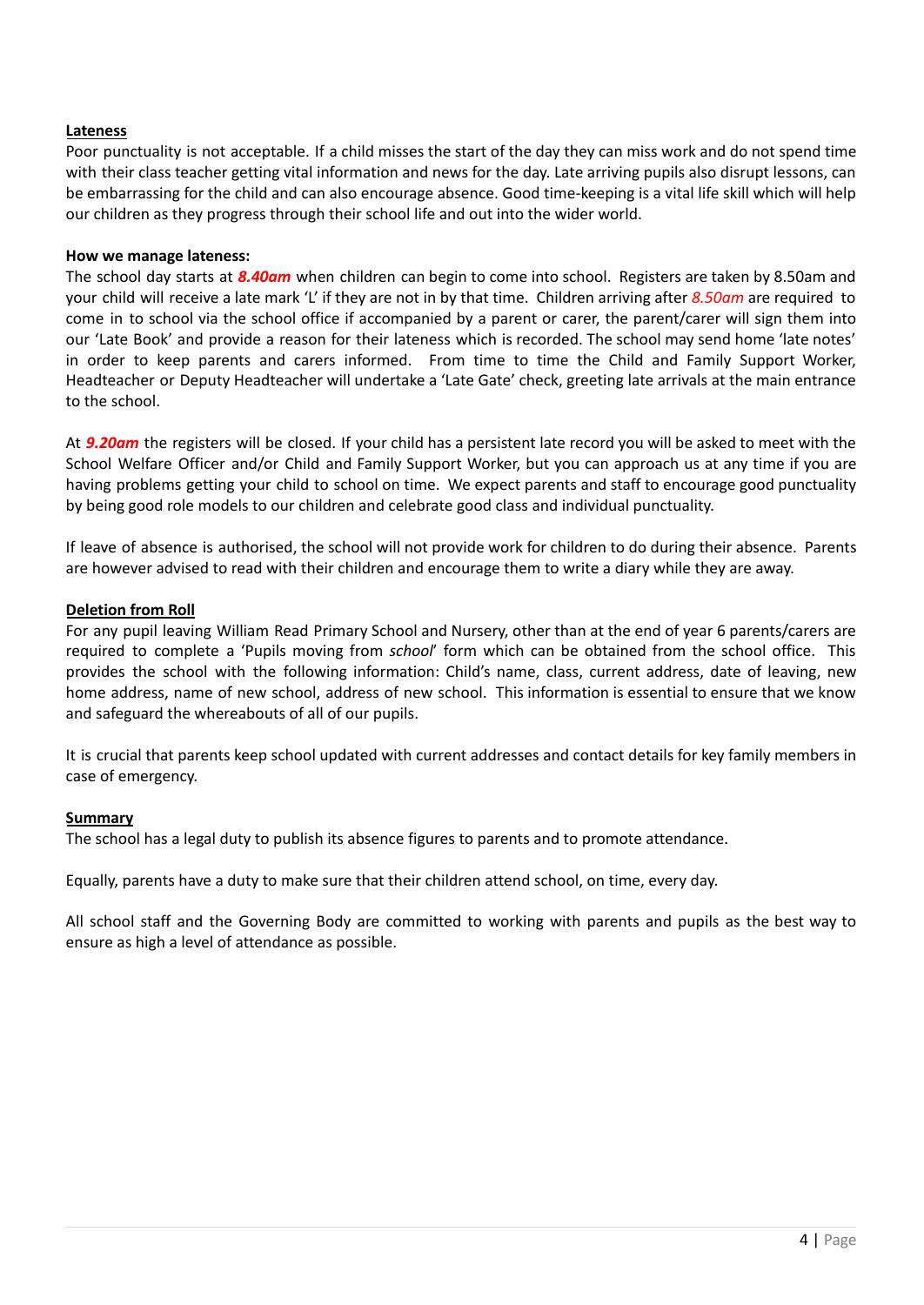# **ESSEX CODE OF CONDUCT PENALTY NOTICES FOR PARENTS OF TRUANTS AND PARENTS OF PUPILS EXCLUDED FROM SCHOOL ANTI-SOCIAL BEHAVIOUR ACT 2003 SECTION 23**

The purpose of this local code of conduct is to ensure that the powers are applied consistently and fairly across the Local Authority area to all Essex residents.

The Government requires Local Authorities to issue a code of conduct and any persons issuing Penalty Notices to a parent<sup>1</sup> must do so in accordance with this protocol. Essex County Council is legislatively responsible for administering the Penalty Notice scheme and will do so in accordance with a number of legislative and non-legislative requirements.

The Essex code has been agreed following consultation with;

- Essex County Council representatives Attendance Compliance Team and Essex Legal Services.
- Representatives from Governing Bodies and Headteachers of Essex Schools
- Essex Police
- Persons accredited under Essex Police's Community Safety Accreditation Scheme (CSAS)

The Code of Conduct is in accordance with the following legislation;

#### **LEGISLATIVE FRAMEWORK FOR EDUCATION PENALTY NOTICES**

The legal framework governing school attendance and the responsibilities of parents of excluded pupils, schools and the LA is set out in a succession of acts, regulations and other guidance.

### **Education Act 1996**

Under Section 7 of the Act: the parent is responsible for making sure that their child of compulsory school age receives efficient full time education that is suitable to the child's age, ability and aptitude and to any special educational needs that the child may have, this can be by regular attendance at school, or otherwise (the parent can choose to educate their child themselves). If it appears to the LA that a child of compulsory school age is not receiving a suitable education, either by regular attendance at school or otherwise then they must begin procedures for issuing a School Attendance Order under Section 437 of the Education Act 1996.

If a child of compulsory school age who is registered at a school fails to attend the school regularly the parent is guilty of an offence under Section 444(1) of the Education Act 1996. In addition, if it can be proved that a parent knew of the child's non-attendance and failed to act, then they may be found guilty under Section 444(1 A). This offence (known as the higher or aggravated offence) can lead to a warrant being issued compelling a parent to attend court and conviction may result in a higher level fine and/or a custodial sentence.

<sup>1</sup> All those defined as a parent under Section 576 Education Act 1996 are parents for the purpose of these provisions. This means that all natural parents, whether they are married or not; any person who, although not a natural parent, has parental responsibility (as defined in the Children Act 1989) for a child or young person; and any person who, although not a natural parent, has care of a child or young person. Having care of a child or young person means that a person with whom the child lives and who looks after the child, irrespective of what their relationship is with the child, is considered to be a parent in education law. Parent means each and every parent coming within the definition (whether acting jointly or separately) and should not be taken to mean that provisions only apply to parent in the singular. As with prosecutions under Section 444 Education Act 1996 a penalty notice may be issued to each parent liable for the offence.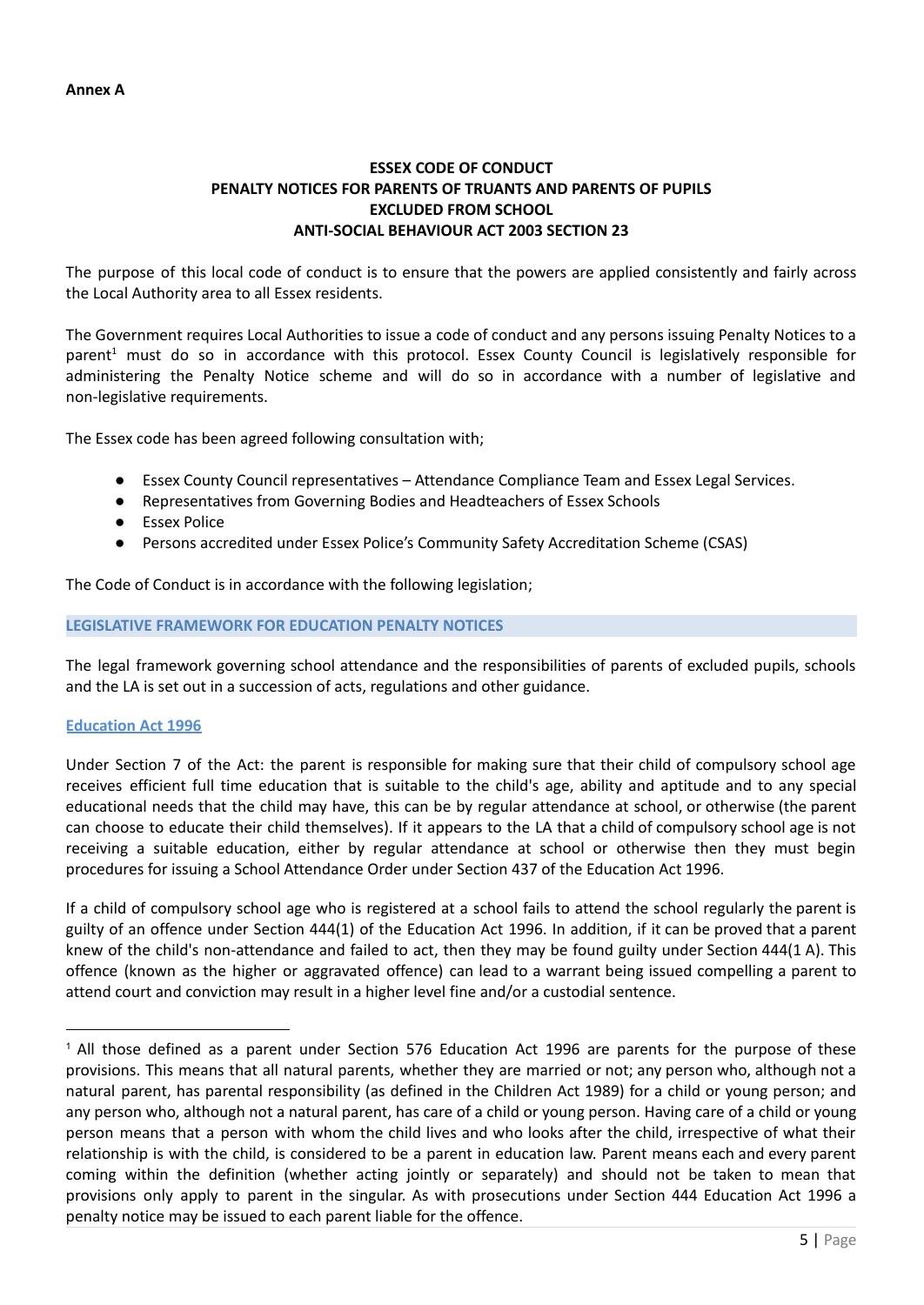On 6 April 2017, in the case of Isle of Wight Council v Platt [2017] UKSC 28, the Supreme Court ruled that the word 'regularly' means 'in accordance with the rules prescribed by the school.'

## **Anti-social Behaviour Act 2003**

## <http://www.legislation.gov.uk/ukpga/2003/38/contents>

The Act added two new sections (444A and 444B) to the Education Act. It introduced penalty notices as an alternative to prosecution under Section 444; the issuing of penalty notices is governed by:

- The Education (Penalty Notices) (England) Regulations 2007
- The Education (Penalty Notices) (England) (Amendment) 2013

<http://www.legislation.gov.uk/uksi/2013/757/contents/made>

**Children Act 1989**

<http://www.legislation.gov.uk/ukpga/1989/41/section/36>

**Crime and Disorder Act 1998**

<https://www.legislation.gov.uk/ukpga/1998/37/section/16>

**Education and Inspections Act 2006**

<http://www.legislation.gov.uk/ukpga/2006/40/contents>

**The Education (Pupil Registration) (England) Regulations 2006 (Amended 2013)**

<http://www.legislation.gov.uk/uksi/2013/756/regulation/2/made>

### **AUTHORISATION TO ISSUE PENALTY NOTICES**

Primary responsibility for issuing penalty notices rests with the Local Authority (LA). It has been agreed that the Attendance Compliance Team, on behalf of Essex LA, will usually issue penalty notices. The Service will administer the scheme from any funds obtained as a result of issuing penalty notices.

Head Teachers (and Deputy Head Teachers and Assistant Head Teachers authorised by the head teacher) and police, and persons accredited by the community safety accreditation scheme are all able to issue the notices under the Act, although there is no requirement for them to do so.

In Essex it has been agreed that the Police and Head Teachers will not issue penalty notices to parents. Persons accredited through the Community Safety Accreditation Scheme<sup>2</sup> are authorised to do so.

### **CIRCUMSTANCES IN WHICH A PENALTY NOTICE MAY BE ISSUED**

Penalty Notices apply to pupils of statutory school age, which commences the term immediately following the child's 5<sup>th</sup> birthday and finishes on the last Friday in June of the school year in which they turn 16.

Penalty notices will only be issued as a conclusion to a series of processes and when all attempts to address school attendance matters have been unsuccessful. If a previous Penalty Notice has been unsuccessful, rationale and

<sup>&</sup>lt;sup>2</sup> Accredited companies at time of this publication are Attendance Solutions Essex, Aquinas School Attendance Provisions and NEMAT Support Services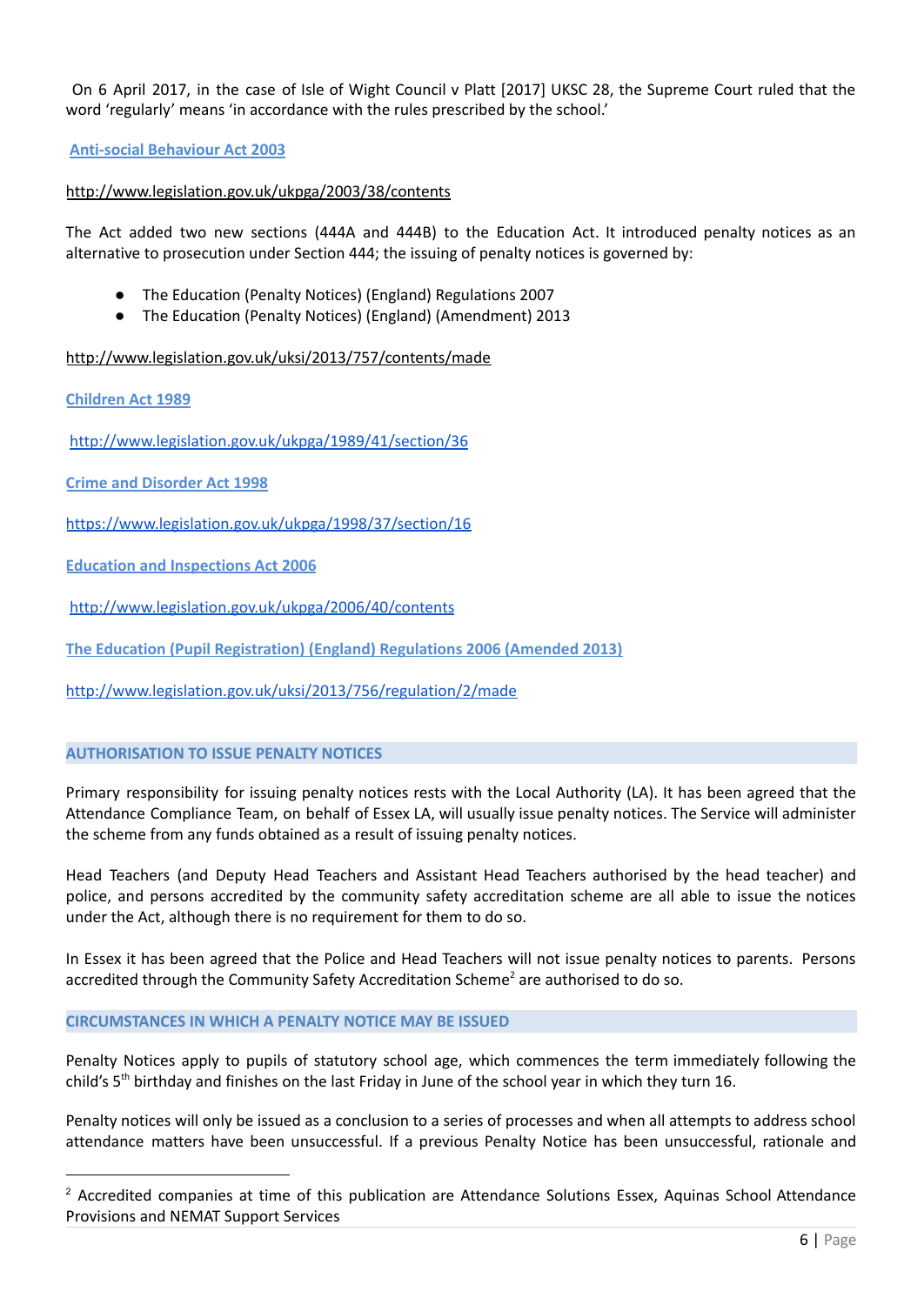justification should be provided as to why issuing another Penalty Notice would improve the attendance of the student. If schools are not aware of any previous or current legal interventions they must email [attendancecompliance@essex.gov.uk](mailto:attendancecompliance@essex.gov.uk) . A response will be sent within 3 working days.

Parents cannot be penalised more than once for the same period of absence.

Domestic and European legislation and case law makes it clear that when serving a formal Notice in criminal proceedings, the recipient must be clearly and unambiguously identified. For the Purpose of issuing a Penalty Notice under this Code, the parent's first and last name must be cited on the Notice and any covering letter.

Essex partners have agreed to use Penalty Notices for the following circumstances however the offence under s444 Education Act 1996 is the same whether issued for unauthorised leave of absence (ULA) or irregular school attendance (ISA):

# **Penalty notices for unauthorised leave of absence (ULA) 3**

Penalty Notices may be issued where there have been at least 10 consecutive sessions of unauthorised absence for the purpose of a holiday, whereby a parent made an application to the School which the Head Teacher has deemed not for exceptional circumstances. In addition, a Penalty Notice may also be issued, whereby the parent did not submit a leave of absence request, however the school have reason to believe the absence was for the purpose of a holiday and should not be authorised as parent has not provided any additional evidence which the Head Teacher deems appropriate to support the absence.

In addition to the above criteria, due to the importance of pupils settling into school at the commencement of the school year, Penalty Notices may also be issued if there have been at least 6 consecutive sessions of unauthorised absence during the first two weeks of September due to a term-time holiday.

The Local Authority requests that for Penalty Notices to be issued, parents must be duly warned of the legal ramifications under separate cover if they remove their child from school for the purpose of a holiday. Schools/Academies must reference the use of Penalty Notices within their Attendance Policy which must be available to all parents/carers online and/or in hard copy within the school, accessible to parents to read. Schools should remind parents of the protocol regarding leave of absence during term time.

### **Penalty Notices for Irregular School Attendance (ISA)**

Penalty Notices may be issued where there has been at least 10 sessions of unauthorised absence during the previous 10 school weeks.

Parents must have been issued with a Legal Action Warning Letter with accompanying Legal fact sheet and given opportunities to inform the school of any factors impacting on their ability to ensure their child attends school regularly. Warning letters are valid for 18 calendar weeks.

The Local Authority advises that the following template is used for irregular school attendance referrals as this has been specifically designed to enable the progression of cases if appropriate. This letter must be on headed paper from the school or accredited persons issuing the notice. The legal fact sheet must be included

[https://schools.essex.gov.uk/pupils/Attendance\\_Compliance/Documents/Legal%20Action%20Warning%20Letter%](https://schools.essex.gov.uk/pupils/Attendance_Compliance/Documents/Legal%20Action%20Warning%20Letter%20for%20schools.docx) [20for%20schools.docx](https://schools.essex.gov.uk/pupils/Attendance_Compliance/Documents/Legal%20Action%20Warning%20Letter%20for%20schools.docx) .

Failure to adequately issue warning to parents may result in the Penalty Notice being withdrawn or not issued.

<sup>&</sup>lt;sup>3</sup> Truancy/unauthorised/irregular school attendance refers to absence from school without permission or good reason and the absence is unauthorised by the school.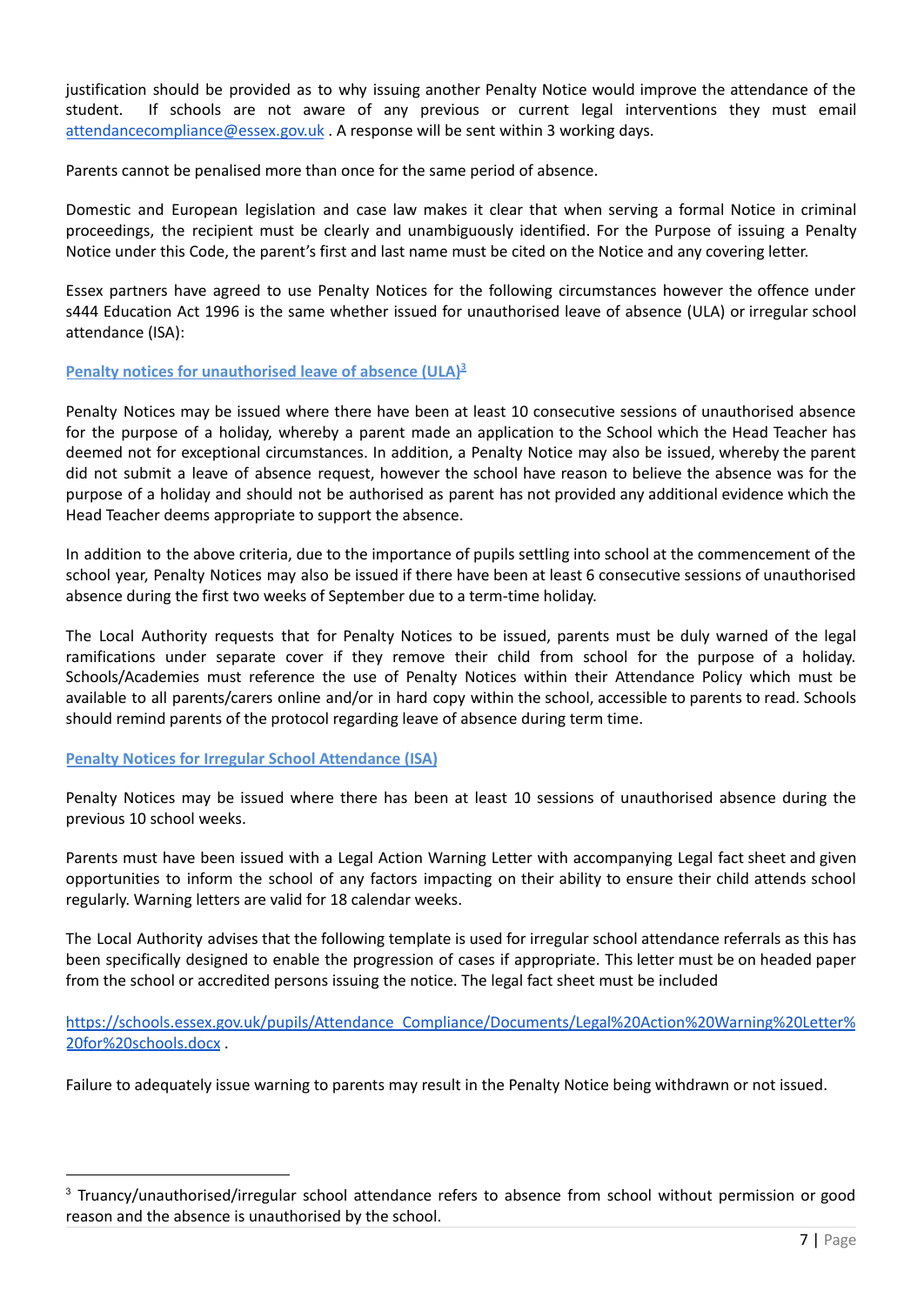All penalty notice referrals or notifications from Accredited Persons must be sent via Essex County Council's online portal and all relevant pre-referral work in accordance with the Local Authority requirements must be uploaded alongside the referral/notification.

The Local Authority must be satisfied that the substantive offence in accordance with s.444 Education Act 1996 has been committed prior to issuing a Penalty Notice.

Evidence of attempts to address attendance concerns within the previous 8 weeks prior to requesting or notifying of a Penalty Notice must be submitted. Satisfactory evidence includes letters, notes of home visits, meetings, telephone calls etc.

N.B. for ULA and ISA PN's consideration should always be given to whether it is appropriate to issue to absent *parents.*

**Number of Penalty Notices which can be issued for Irregular school attendance/unauthorised leave of absence**

Discretion will be used to enable up to two penalty notices to be issued to each parent for each child within a twelve month period. If the law continues to be broken around school attendance the Attendance Compliance Team may instigate legal proceedings.

Number of Penalty Notices which can be issued for pupils identified during a school attendance and exclusion **sweep**

School attendance and exclusion sweeps take place in Essex and children stopped are often with parents condoning the absence.

If the Head Teacher has not authorised the absence of a pupil stopped by a Local Authority Officer and Police Officer on a sweep and there has been at least 9 unauthorised absences for that pupil during the preceding 10 schools weeks, school will issue a legal action warning letter to the parent within 14 days. If there are any further unauthorised absences, during the following 18 calendar weeks a referral to the Attendance Compliance Team may be submitted for a Penalty Notice to be issued.

Essex will issue no more than two penalty notices to a parent in a twelve month period for pupils identified on a school attendance and exclusion sweep. If the law continues to be broken around school attendance the Attendance Compliance Team will instigate legal proceedings.

### **Excluded children**

When a child is excluded from school, the parent will be responsible for ensuring that their child is not found in a public place during normal school hours on the first five days of each and every fixed period or permanent exclusion. (Section 103 Education and Inspections Act)

The excluding school must have notified the parent informing them of their duty and warning that a penalty notice could be issued.

Where there is more than one person liable for the offence, a separate penalty notice may be issued to each person.

Where a pupil is present in a public place in the first five days of a fixed period exclusion the Essex Local Authority would issue a penalty notice if the school is in their area. Where the child has been permanently excluded, it would be the authority where the child resides.

### **Number of penalty notices which can be issued for exclusion**

Essex will issue a maximum of 2 penalty notices per parent for each child during a 12 month period.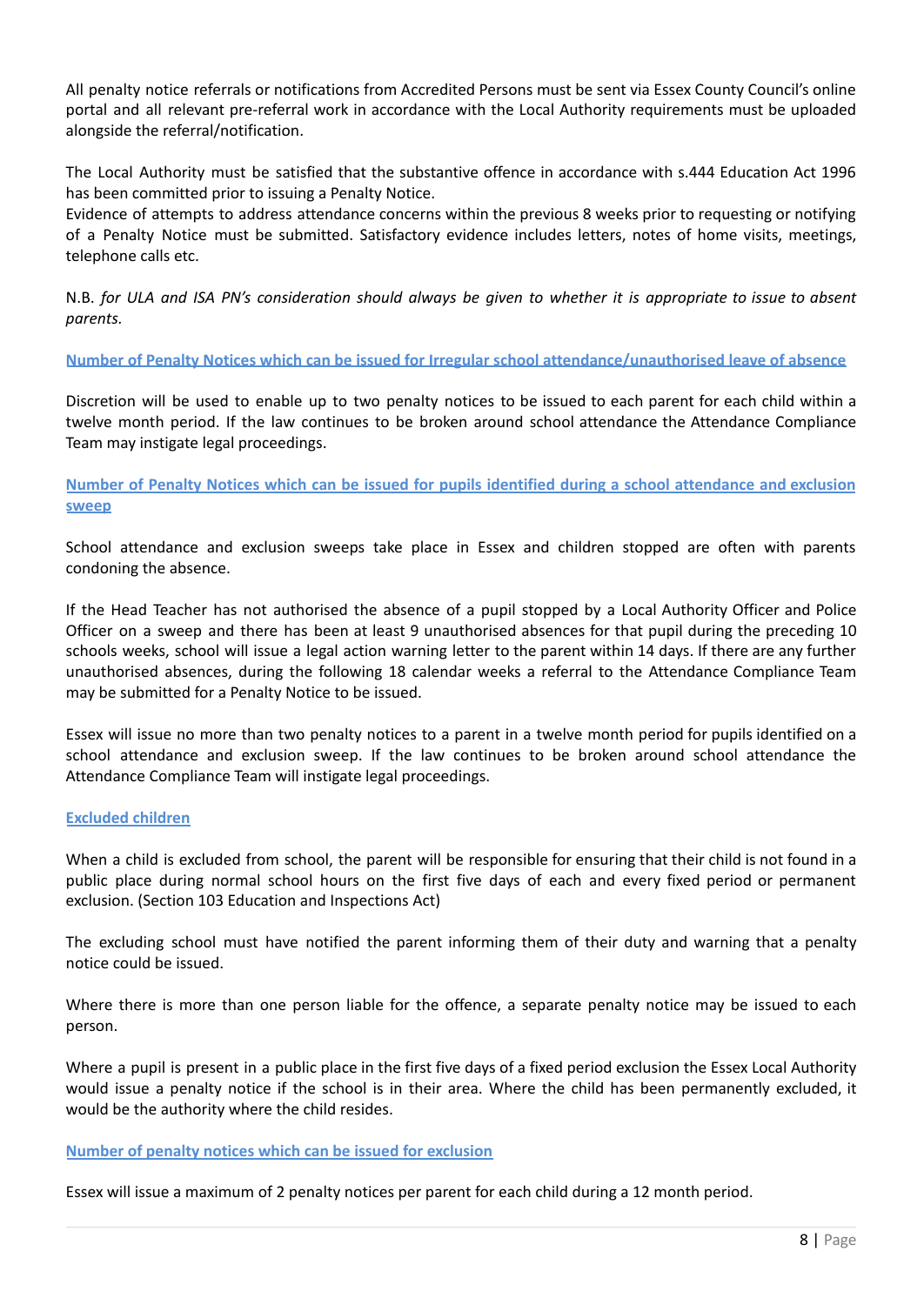#### **Number of penalty notices which can be issued for unauthorised leave of absence**

Essex will issue no more than two penalty notices to a parent in a twelve month period for unauthorised leave of absence. If the law continues to be broken around school attendance, the Attendance Compliance Team will consider further legal interventions.

#### **PAYMENT OF PENALTY NOTICE**

The penalty for each parent issued with a Penalty Notice is £120 for each child, however if paid within 21 days of receipt of the notice, it is reduced to £60. (Service by post is deemed to have been effected, unless the contrary is proved, on the second working day after posting the notice by first class post).

All penalties are paid to the LA and revenue generated is retained to administer the system and contribute towards s444 prosecutions following the non-payment of the Penalty Notice.

If the penalty is not paid in full by the end of the 28 day period, the Attendance Compliance Team will either prosecute for the offence to which the notice applies or withdraw the notice. The prosecution is not for non-payment of the notice but is a prosecution for irregular school attendance – Education Act 1996 Section 4441.

There is no statutory right of appeal against the issuing of a penalty notice.

#### **WITHDRAWAL OF PENALTY NOTICE**

A penalty notice may be withdrawn by the local authority named in the notice under the following circumstances:

- Where the local authority deems it ought not to have been issued i.e. where it has been issued outside the terms of the local code of conduct or where the evidence does not support the issuing of a penalty notice
- It appears to the local authority that the notice contains material errors
- Where it has been issued to the wrong person named as the recipient.

#### **CO-ORDINATION BETWEEN THE LOCAL AUTHORITY AND ITS LOCAL PARTNERS**

The Attendance Compliance Team and its local partners will review this Code of Conduct bi-annually unless local needs require otherwise.

#### **VERSIONS**

Original Code of Conduct was introduced in September 2004. Most recent revision - November 2017 Revised March 2019 for implementation from April 2019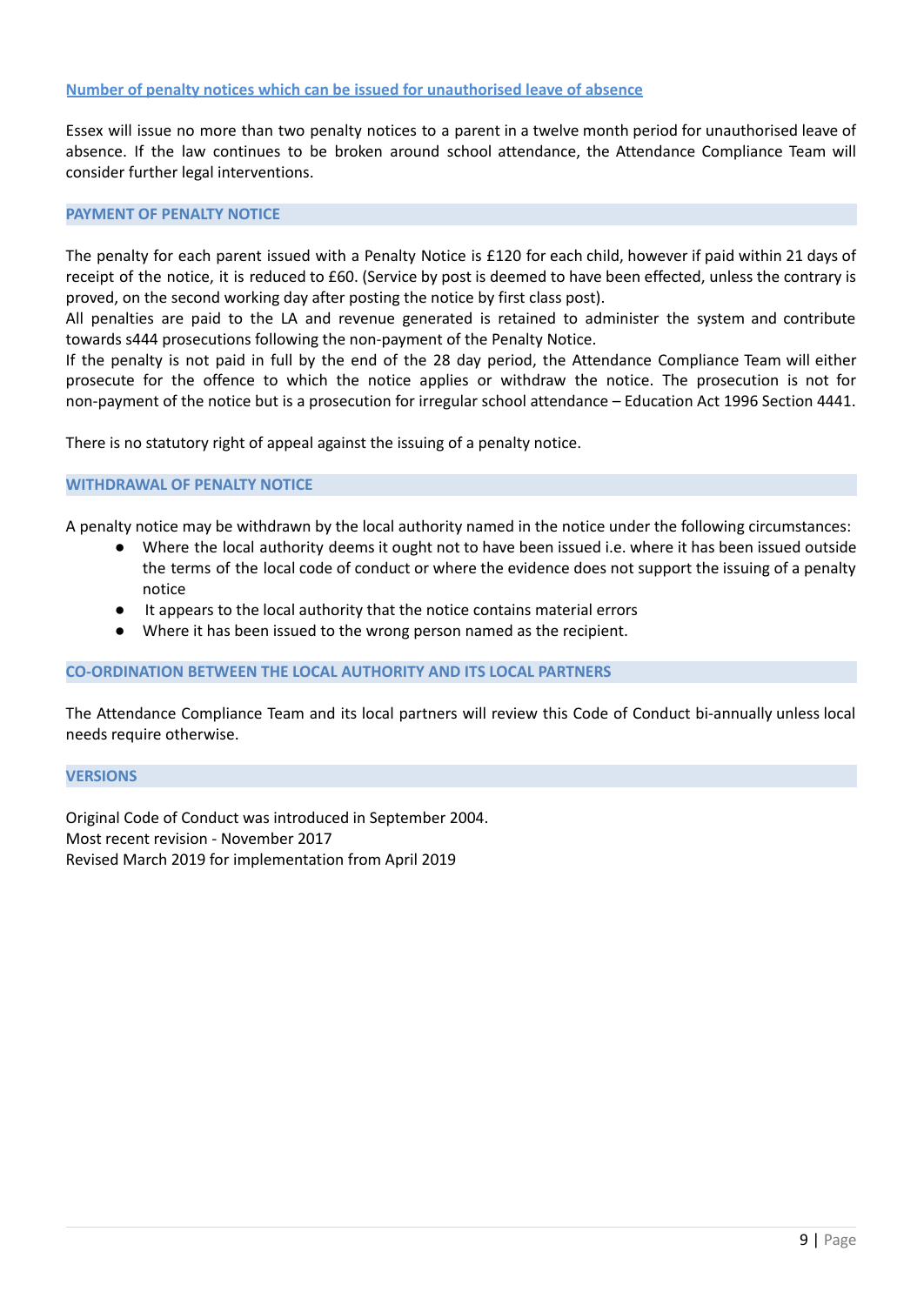### **Annex B**

DfE "The link between absence and attainment at KS2 - 2013/14 academic year"

The analysis of the link between overall absence ….and attainment when taking prior attainment and pupil characteristics into account showed that, for each KS2 and KS4 measure, overall absence had a statistically significant negative link to attainment – i.e. every extra day missed was associated with a lower attainment outcome.



Weeks missed across key stage 2